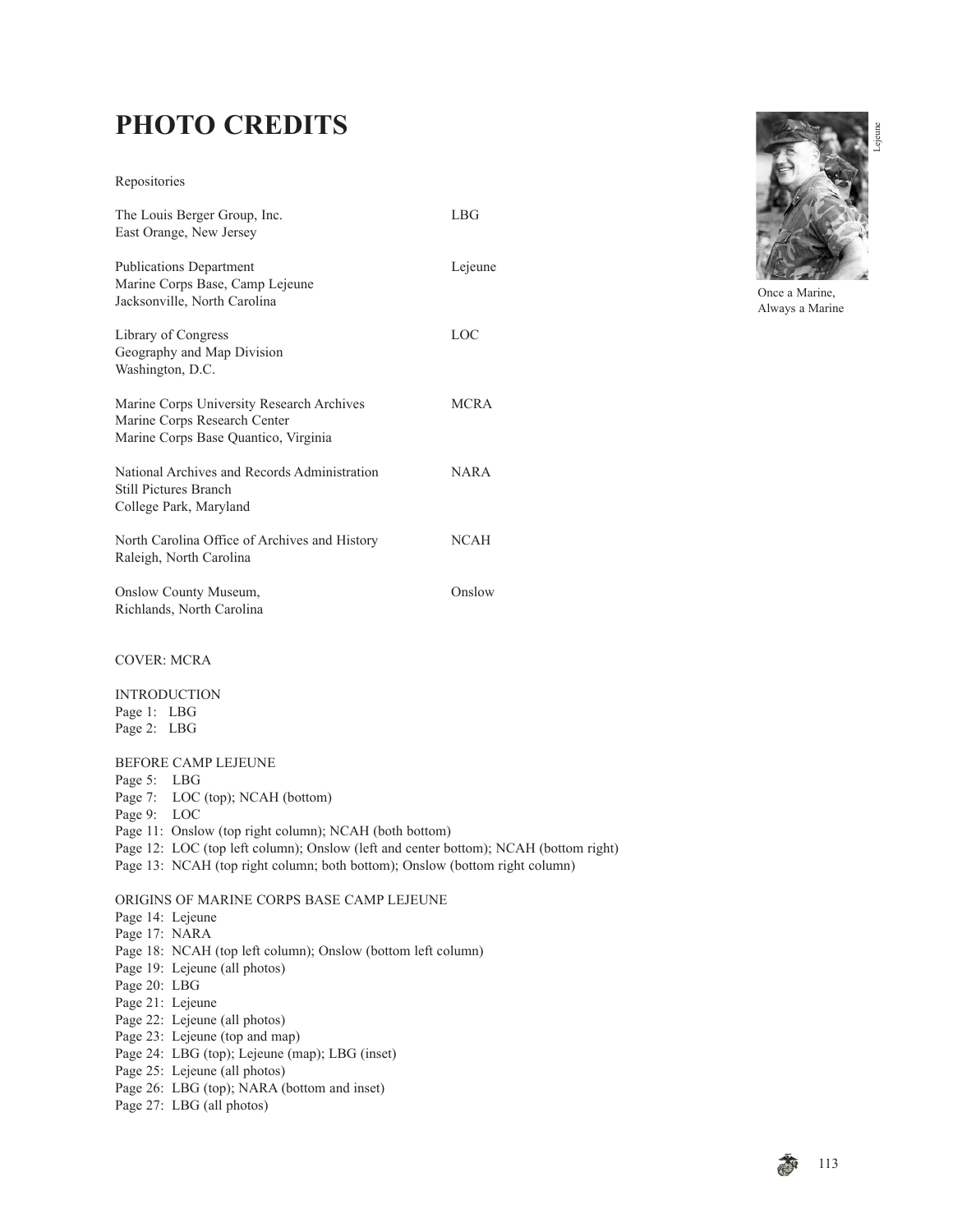Page 28: LBG Page 29: LBG MARINE CORPS TRAINING CENTER, EAST COAST, FLEET MARINE FORCE Page 30: MCRA (all photos) Page 35: LBG (top); Lejeune (bottom) Page 37: Lejeune (top and map) Page 38: NARA Page 39: MCRA (all photos) Page 40: Lejeune (map) Page 41: MCRA Page 42: MCRA Page 43: MCRA (all photos) Page 44: MCRA Page 45: NARA THE POSTWAR PERIOD AND THE BEGINNING OF THE KOREAN WAR Page 51: Lejeune (top); LBG (bottom) Page 52: LBG Page 53: LBG (top); NARA (bottom) MARINE CORPS BASE CAMP LEJEUNE DURING THE KOREAN WAR Page 56: LBG Page 58: MCRA Page 59: MCRA (all photos) Page 61: *Fortitudine*, Marine Corps Historical Center, Washington Navy Yard (top); MCRA (bottom) THE COLD WAR PERIOD Page 64: Lejeune (all photos) MARINE CORPS BASE CAMP LEJEUNE IN THE VIETNAM ERA Page 68: MCRA (top); NARA (bottom) Page 71: MCRA (top); Lejeune (bottom) THE COLD WAR PERIOD AND BEYOND Page 76: Lejeune Page 78: Lejeune (top left); LBG (bottom right) Page 79: MCRA THE GULF WAR Page 82: MCRA (all photos) Page 84: MCRA Page 87: MCRA (all photos) Page 89: Lejeune Page 91: MCRA (all photos) BEGINNING A NEW CENTURY Page 94: MCRA (all photos) Page 97: MCRA (all photos) NEW CHALLENGES

- Page 100: USMC photo by Coast Guard Petty Officer 3rd class Zachary A. Crawford (top); USMC photo by Sgt. Joseph R. Chenelly (bottom)
- Page 101: USMC photo by Staff Sgt. Bill Lisbon (top); USMC photo by Staff Sgt. Gregory K. Funk (bottom)
- Page 102: USMC photo by Cpl. Matthew ("Aussie") Orr (all photos)
- Page 103: USMC photo by Cpl. Matthew ("Aussie") Orr (all photos)
- Page 104: LBG